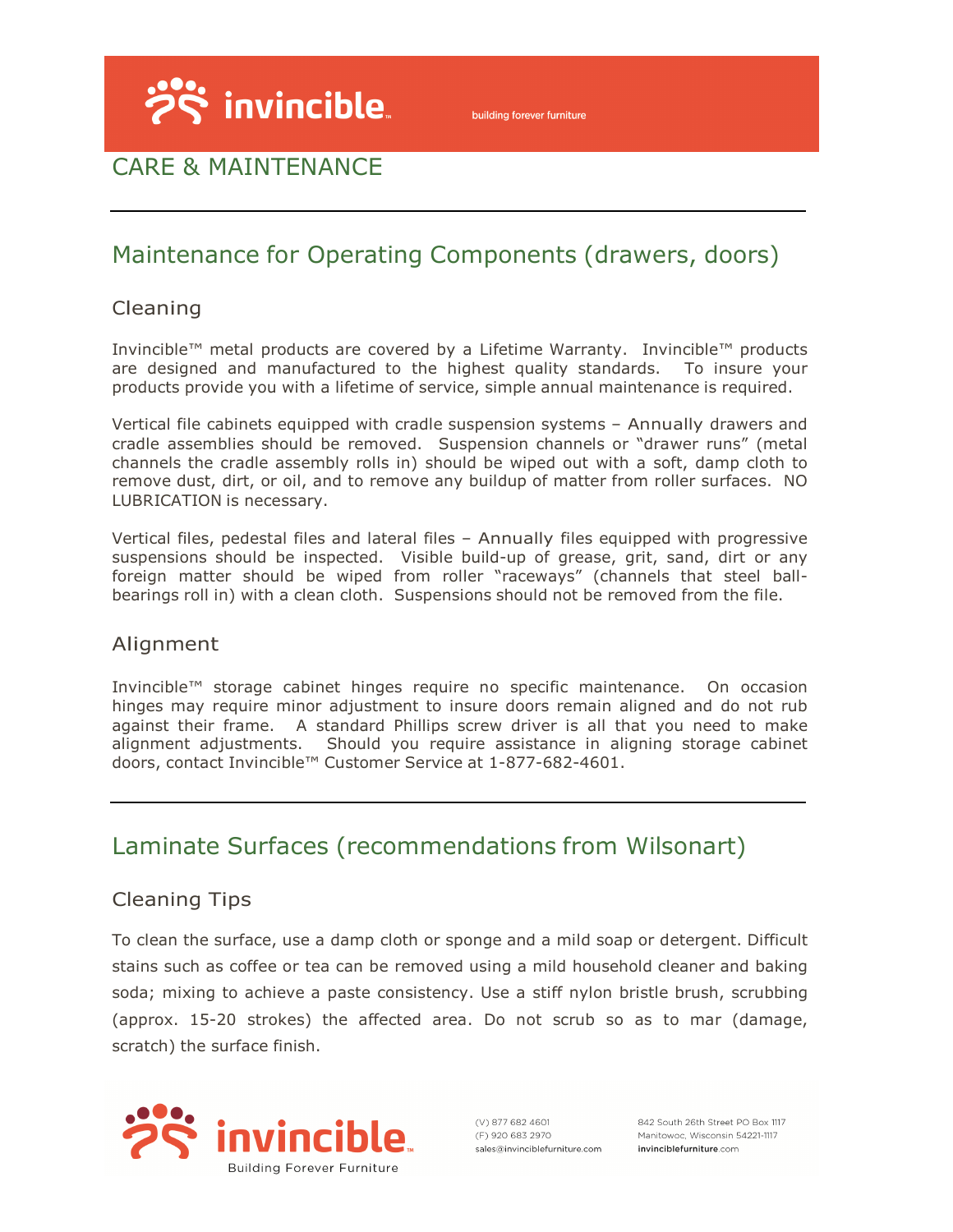

building forever furniture

Stubborn stains that resist any of the above cleaning methods may require the use of undiluted household bleach or nail polish remover. Use a cotton ball saturated with bleach or nail polish remover (acetone), gently rub the stain for up to two minutes. Rinse thoroughly with warm water and wipe dry using a soft cloth. This step may be repeated if the stain appears to be going away and the color of the laminate has not been affected.

WARNING: Prolonged exposure of the laminate surface to bleach will cause discoloration. Always rinse laminate surfaces after cleaning! Failure to rinse after cleaning can cause damage; even if a small amount of cleaning solution remains on the surface. A dry residue may be invisible; however, moisture from cups or drinks can reactivate it, and result in permanently etched scars or stains over time.

Recommended Household Cleaners:

| $Clorox^{\circledR}*$                                       | Windex <sup>®</sup>                                                 |
|-------------------------------------------------------------|---------------------------------------------------------------------|
| Formula 409 <sup>®</sup>                                    | Lestoil <sup>®</sup>                                                |
| $Dawn^@$                                                    | $Pledge^{\circledR}$                                                |
| Glass Plus <sup>®</sup>                                     | Grease Relief®                                                      |
| Dow Bathroom Cleaner with<br>Scrubbing Bubbles <sup>™</sup> | Lysol <sup>®</sup> Brand Disinfectant<br>Basin / Tub / Tile Cleaner |
| Fantastik <sup>®</sup>                                      | Mr. Clean <sup>®</sup>                                              |
| Favor®                                                      | TOP JOB <sup>®</sup>                                                |

\* Prolonged exposure can mar the surface

#### Few Notes of Caution

Acidic or abrasive cleaners can damage laminate surfaces; do not use them. Drain cleaners containing lye will permanently damage the laminate surface. If you spill a drain cleaner, wipe it up immediately and rinse several times with water.

Hair, textile and food dyes can cause permanent stains. If dye should happen to spill, wipe it up immediately with dishwashing detergent or an all-purpose cleaner.

Wipe spills away promptly and rinse several times with water.



 $(V)$  877 682 4601 (F) 920 683 2970 sales@invinciblefurniture.com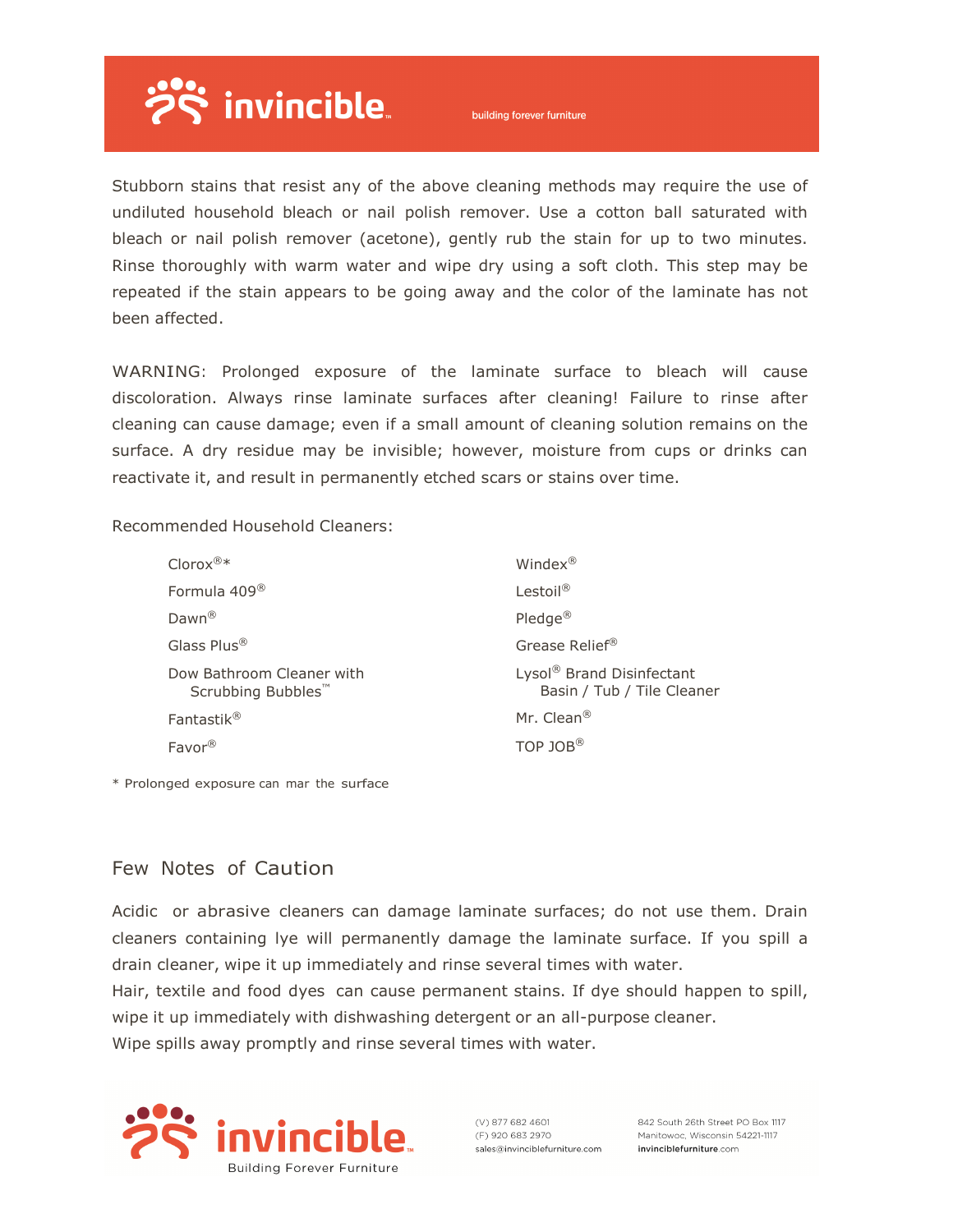

Rust removers contain harsh chemicals, which will quickly cause permanent damage. If a spill occurs, wipe off all residue immediately, wash thoroughly with soapy water and rinse several times.

Steel wool and other abrasive pads will damage the laminate face. Do not use them for cleaning and don't store steel wool pads on your countertop; the metal can rust and leave stains.

Toilet bowl cleaners contain harsh chemicals that can cause permanent damage. If spills occur, wipe up immediately, wash surface with soapy water and rinse several times.

| Chemical Ingredient | Synonymous Names                           |
|---------------------|--------------------------------------------|
| Hydrochloric Acid   | Muriatic Acid<br>Hydrogen Chloride         |
| Sulfuric Acid       | Oleic Acid<br>Oil of Vitriol<br>Oleum      |
| Hydrofluoric Acid   | <b>Rust Remover</b>                        |
| Phosphoric Acid     | <b>Rust Remover</b>                        |
| Sodium Hydroxide    | Caustic Soda<br>Caustic<br>Lye<br>Soda Lye |
| Pumice (abrasive)   |                                            |

The cleaners listed below can cause damage to the surface of laminate:

Remember, sharp objects can damage the surface of Wilsonart Laminate, marring its beauty and lowering wear and stain resistance. Although high pressure laminates are somewhat resistant to scratch and marring, the surface can be damaged, even under normal use.

Wilsonart Laminate may need occasional dusting depending on where it's used. To keep the surface beautiful, use a non-oily furniture spray. (Remember to clean the spray off several times a year to prevent build-up.) Furniture polish can also help hide fine scratches in the surface.

Should you need help, please call the Wilsonart toll free Hotline at 800-433-3222.



(V) 877 682 4601 (E) 920 683 2970 sales@invinciblefurniture.com